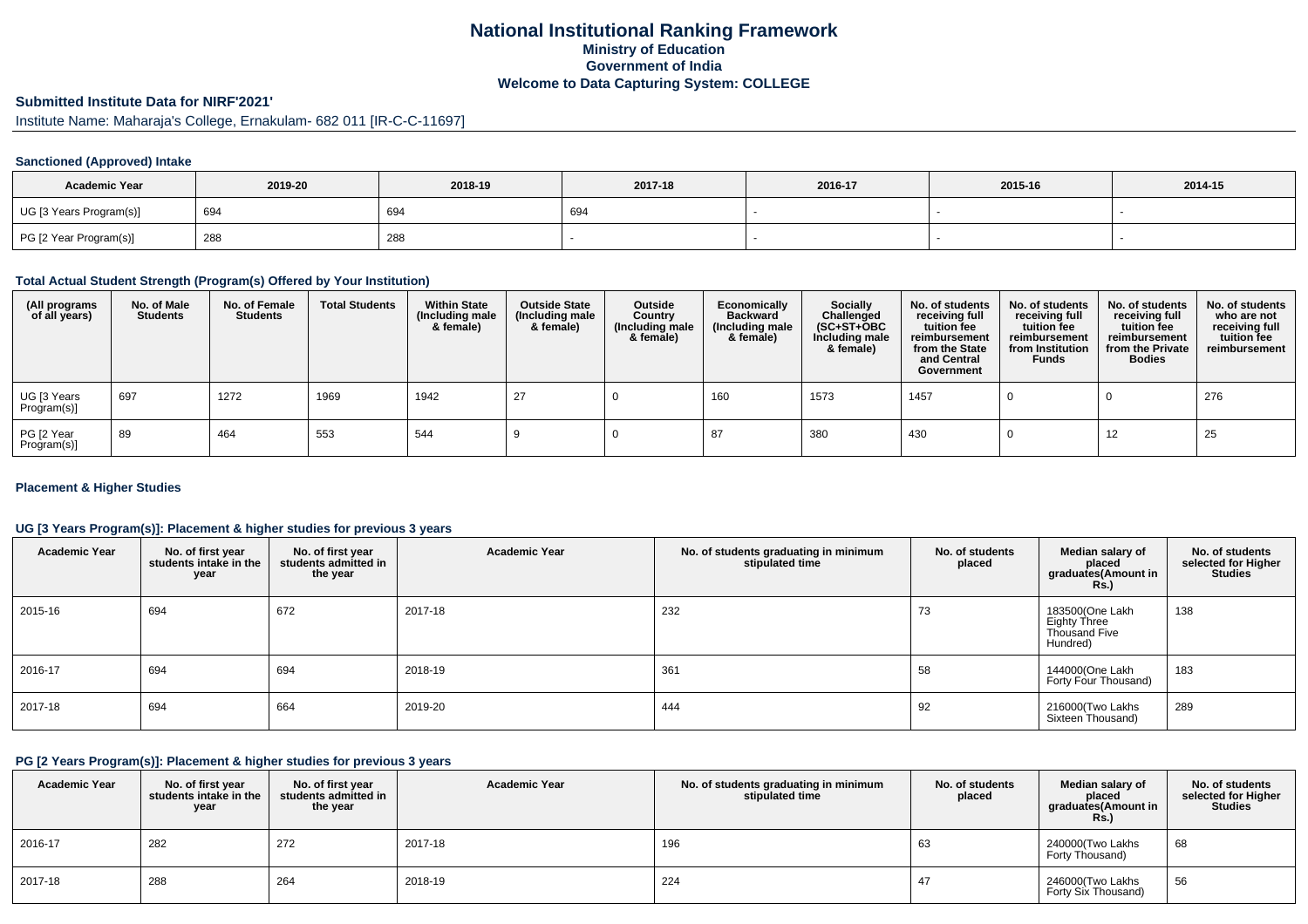| 2018-19 | 288 | つフィ | 2019-20 | 196 | .akhs<br><sup>2</sup> Thousano |  |
|---------|-----|-----|---------|-----|--------------------------------|--|
|         |     |     |         |     |                                |  |

# **Financial Resources: Utilised Amount for the Capital expenditure for previous 3 years**

| <b>Academic Year</b>                                       | 2019-20                                                                                              | 2018-19                                                 | 2017-18                                                  |  |
|------------------------------------------------------------|------------------------------------------------------------------------------------------------------|---------------------------------------------------------|----------------------------------------------------------|--|
|                                                            | <b>Utilised Amount</b>                                                                               | <b>Utilised Amount</b>                                  | <b>Utilised Amount</b>                                   |  |
|                                                            | Annual Capital Expenditure on Academic Activities and Resources (excluding expenditure on buildings) |                                                         |                                                          |  |
| Library                                                    | 824342 (Eight Lakhs Twenty Four Thousand Three Hundred                                               | 2402753 (Twenty Four Lakhs Two Thousand Seven Hundred   | 1762348 (Seventeen Lakhs Sixty Two Thousand Three        |  |
|                                                            | and Forty Two)                                                                                       | and Fifty Three)                                        | Hundred and Forty Eight)                                 |  |
| New Equipment for Laboratories                             | 2846667 (Twenty Eight Lakhs Forty Six Thousand Six Hundred                                           | 14659406 (One Crore Forty Six Lakhs Fifty Nine Thousand | 665594 (Six Lakhs Sixty Five Thousand Five Hundred and   |  |
|                                                            | and Sixty Seven)                                                                                     | Four Hundred and Six)                                   | Ninety Four)                                             |  |
| Other expenditure on creation of Capital Assets (excluding | 6523627 (Sixty Five Lakhs Twenty Three Thousand Six                                                  | 9943949 (Ninety Nine Lakhs Forty Three Thousand Nine    | 2916579 (Twenty Nine Lakhs Sixteen Thousand Five Hundred |  |
| expenditure on Land and Building)                          | Hundred and Twenty Seven)                                                                            | Hundred and Forty Nine)                                 | and Seventy Nine)                                        |  |

# **Financial Resources: Utilised Amount for the Operational expenditure for previous 3 years**

| Academic Year                                                                                                                                                                                   | 2019-20                                                                        | 2018-19                                                                                      | 2017-18                                                                                         |
|-------------------------------------------------------------------------------------------------------------------------------------------------------------------------------------------------|--------------------------------------------------------------------------------|----------------------------------------------------------------------------------------------|-------------------------------------------------------------------------------------------------|
|                                                                                                                                                                                                 | <b>Utilised Amount</b>                                                         | <b>Utilised Amount</b>                                                                       | <b>Utilised Amount</b>                                                                          |
|                                                                                                                                                                                                 |                                                                                | <b>Annual Operational Expenditure</b>                                                        |                                                                                                 |
| Salaries (Teaching and Non Teaching staff)                                                                                                                                                      | 211086013 (Twenty One Crores Ten Lakhs Eighty Six<br>Thousand and Thirteen)    | 194690325 (Nineteen Crores Forty Six Lakhs Ninety Thousand<br>Three Hundred and Twenty Five) | 247804545 (Twenty Four Crores Seventy Eight Lakhs Four<br>Thousand Five Hundred and Forty Five) |
| Maintenance of Academic Infrastructure or consumables and<br>other running expenditures (excluding maintenance of hostels<br>and allied services, rent of the building, depreciation cost, etc) | 8717471 (Eight Seven Lakhs Seventeen Thousand Four<br>Hundred and Seventy One) | 27696802 (Two Crores Seventy Six Lakhs Ninety Six<br>Thousand Eight Hundred and Two)         | 6828402 (Sixty Eight Lakhs Twenty Eight Thousand Four<br>Hundred and Two)                       |
| Seminars/Conferences/Workshops                                                                                                                                                                  | 2098528 (Twenty Lakhs Ninety Eight Thousand Five Hundred<br>and Twenty Eight)  | 2370085 (Twenty Three Lakhs Seventy Thousand and Eighty<br>Five)                             | 3464387 (Thirty Four Lakhs Sixty Four Thousand Three<br>Hundred and Eighty Seven)               |

# **PCS Facilities: Facilities of physically challenged students**

| 1. Do your institution buildings have Lifts/Ramps?                                                                                                        | Yes, more than 80% of the buildings |
|-----------------------------------------------------------------------------------------------------------------------------------------------------------|-------------------------------------|
| 2. Do your institution have provision for walking aids, includingwheelchairs and transportation from one building to another for<br>handicapped students? | Yes                                 |
| 3. Do your institution buildings have specially designed toilets for handicapped students?                                                                | Yes, more than 80% of the buildings |

# **Faculty Details**

| Srno       | Name          | Age | Designation            | Gender | Qualification | <b>Experience (In</b><br>Months) | <b>Is Associated</b><br><b>Last Year</b> | Currently<br>working with<br>institution? | <b>Joining Date</b> | <b>Leaving Date</b> | <b>Association type</b> |
|------------|---------------|-----|------------------------|--------|---------------|----------------------------------|------------------------------------------|-------------------------------------------|---------------------|---------------------|-------------------------|
|            | Angel Mathew  | 39  | Assistant<br>Professor | Male   | Ph.D          | 164                              | Yes                                      | Yes                                       | 05-06-2009          | $\sim$              | Regular                 |
| $\epsilon$ | Bismi G Nath  | 46  | Assistant<br>Professor | Female | Ph.D          | 148                              | Yes                                      | Yes                                       | 04-06-2013          | $\sim$              | Regular                 |
|            | Priya P Menon | 47  | Assistant<br>Professor | Female | Ph.D          | 164                              | Yes                                      | Yes                                       | 29-11-2006          | $\sim$              | Regular                 |
|            | Maya S S      | 40  | Assistant<br>Professor | Female | Ph.D          | 87                               | Yes                                      | Yes                                       | 04-06-2016          | $\sim$              | Regular                 |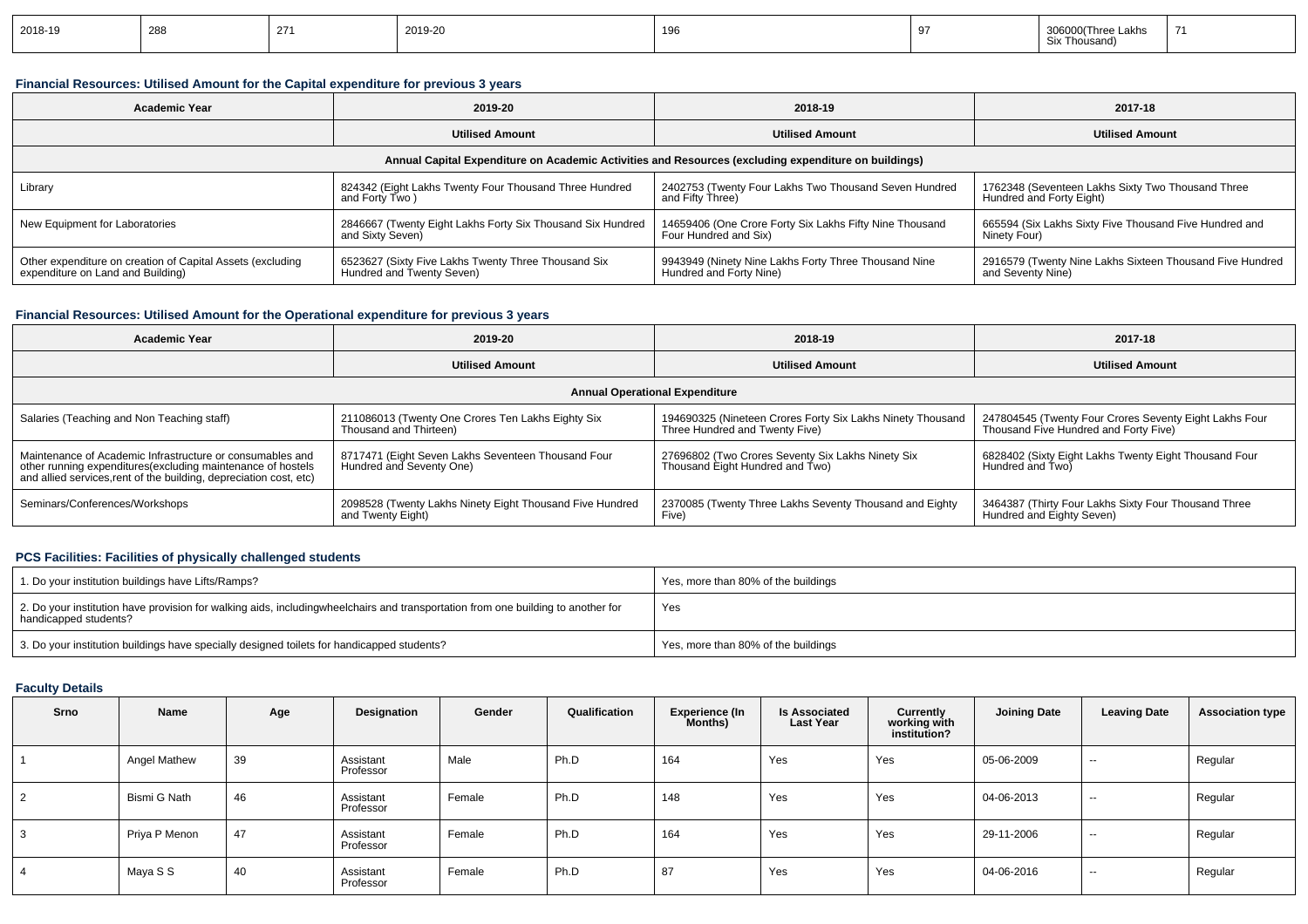| $5\phantom{.0}$ | Jayamol K V                     | 50 | Dean / Principal /<br>Director / Vice<br>Chancellor | Female | Ph.D    | 262 | Yes | Yes | 12-06-2002 | $\overline{\phantom{a}}$ | Regular |
|-----------------|---------------------------------|----|-----------------------------------------------------|--------|---------|-----|-----|-----|------------|--------------------------|---------|
| 6               | Sujith P                        | 39 | Assistant<br>Professor                              | Male   | M.Sc.   | 164 | Yes | Yes | 04-06-2013 | $\sim$                   | Regular |
| $\overline{7}$  | James Kurian                    | 49 | Associate<br>Professor                              | Male   | Ph.D    | 262 | Yes | Yes | 07-06-2004 | $\sim$                   | Regular |
| 8               | Merlymole Joseph                | 52 | Assistant<br>Professor                              | Female | Ph.D    | 109 | Yes | Yes | 04-06-2018 | $\sim$                   | Regular |
| 9               | Robin Francis                   | 45 | Assistant<br>Professor                              | Male   | M.Sc.   | 187 | Yes | Yes | 05-06-2013 | $\sim$                   | Regular |
| 10              | Sheeja V                        | 48 | Assistant<br>Professor                              | Female | M.Sc.   | 162 | Yes | Yes | 04-06-2013 | $\sim$                   | Regular |
| 11              | Sivakumar C                     | 47 | Associate<br>Professor                              | Male   | Ph.D    | 223 | Yes | Yes | 07-06-2012 | $\sim$                   | Regular |
| 12              | Dann V J                        | 41 | Assistant<br>Professor                              | Male   | Ph.D    | 157 | Yes | Yes | 01-06-2010 | $\sim$                   | Regular |
| 13              | Viji C                          | 38 | Assistant<br>Professor                              | Female | M. Phil | 148 | Yes | Yes | 04-06-2014 | $\sim$                   | Regular |
| 14              | Rekha S                         | 46 | Assistant<br>Professor                              | Female | Ph.D    | 112 | Yes | Yes | 01-06-2015 | $\overline{\phantom{a}}$ | Regular |
| 15              | Sheeba P X                      | 52 | Assistant<br>Professor                              | Female | M. Phil | 113 | Yes | Yes | 03-06-2014 | $\overline{\phantom{a}}$ | Regular |
| 16              | <b>Gishamol Mathew</b>          | 36 | Assistant<br>Professor                              | Female | Ph.D    | 132 | Yes | Yes | 28-11-2015 | $\overline{\phantom{a}}$ | Regular |
| 17              | Wilson K C                      | 42 | Assistant<br>Professor                              | Male   | Ph.D    | 106 | Yes | Yes | 04-06-2018 | $\overline{\phantom{a}}$ | Regular |
| 18              | Manoj R                         | 46 | Assistant<br>Professor                              | Male   | Ph.D    | 148 | Yes | Yes | 14-06-2017 | $\overline{\phantom{a}}$ | Regular |
| 19              | Prasad K A                      | 37 | Assistant<br>Professor                              | Male   | M.Sc.   | 114 | Yes | Yes | 28-10-2017 | $\overline{\phantom{a}}$ | Regular |
| 20              | Sajeev K F                      | 41 | Assistant<br>Professor                              | Male   | M.Sc.   | 32  | Yes | Yes | 29-11-2017 | $\overline{\phantom{a}}$ | Regular |
| 21              | Yahyakhan U P                   | 46 | Assistant<br>Professor                              | Male   | M.A     | 132 | Yes | Yes | 03-06-2011 | $\overline{\phantom{a}}$ | Regular |
| 22              | Shameeda M M                    | 47 | Assistant<br>Professor                              | Female | Ph.D    | 83  | Yes | Yes | 02-06-2014 | $\sim$                   | Regular |
| 23              | Hameed K A                      | 45 | Assistant<br>Professor                              | Male   | M.A     | 155 | Yes | Yes | 01-08-2007 | $\overline{\phantom{a}}$ | Regular |
| 24              | Salahudhin K                    | 36 | Assistant<br>Professor                              | Male   | M.A     | 46  | Yes | Yes | 09-09-2016 | $\overline{\phantom{a}}$ | Regular |
| 25              | Abdul Rasheed K                 | 48 | Assistant<br>Professor                              | Male   | $M.A$   | 132 | Yes | Yes | 01-06-2010 | $\overline{\phantom{a}}$ | Regular |
| 26              | Noushad P M                     | 43 | Assistant<br>Professor                              | Male   | Ph.D    | 46  | Yes | Yes | 09-09-2016 | $\sim$                   | Regular |
| $27\,$          | Abdul Latheef<br>Kozhipparamban | 52 | Assistant<br>Professor                              | Male   | Ph.D    | 166 | Yes | Yes | 11-06-2018 | $\overline{\phantom{a}}$ | Regular |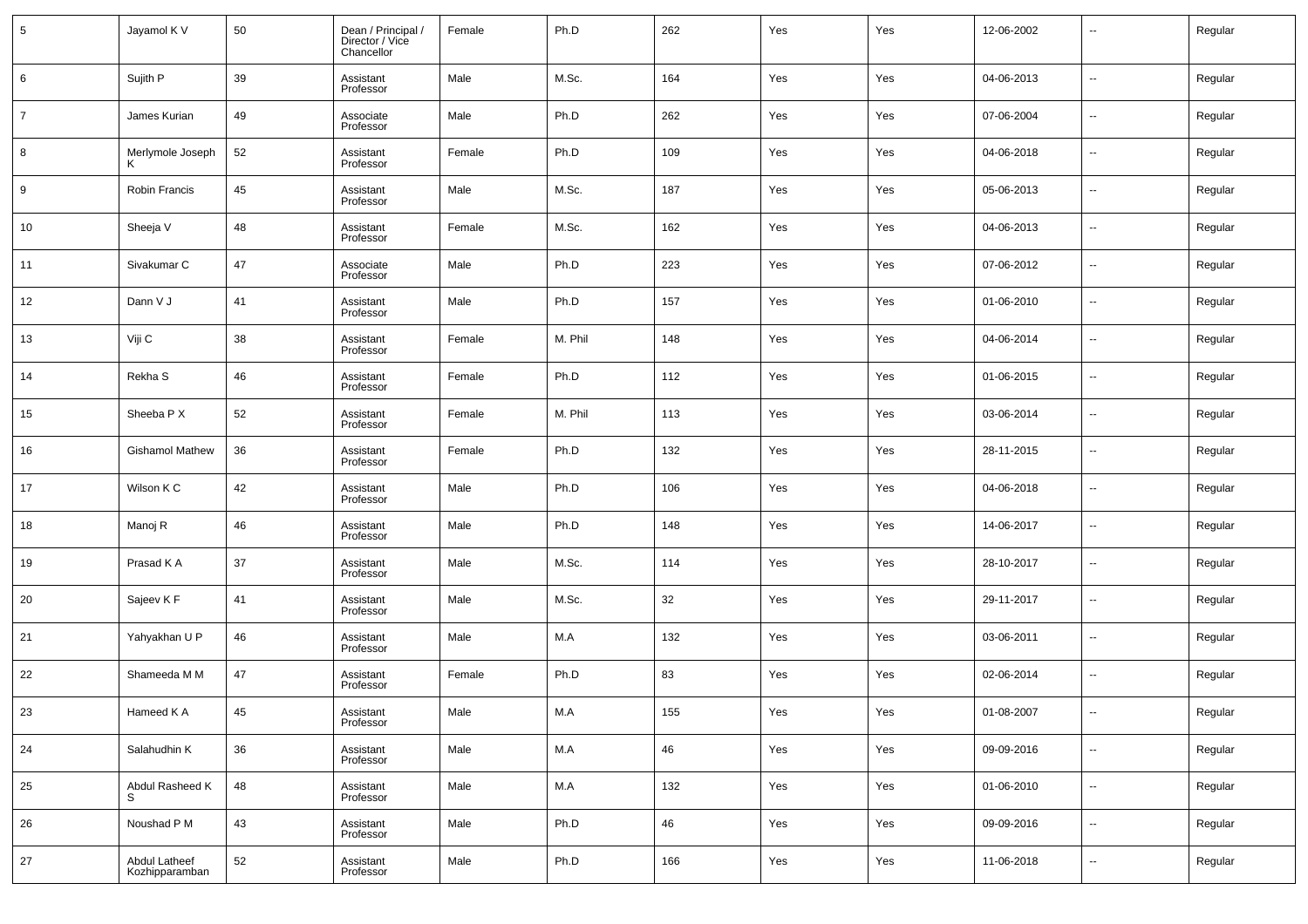| 28 | Hamza K                 | 49 | Assistant<br>Professor | Male   | Ph.D  | 166 | Yes | Yes | 04-06-2018 | $\overline{\phantom{a}}$ | Regular |
|----|-------------------------|----|------------------------|--------|-------|-----|-----|-----|------------|--------------------------|---------|
| 29 | Abdul Saleem M          | 52 | Assistant<br>Professor | Male   | Ph.D  | 133 | Yes | Yes | 11-06-2018 | $\overline{\phantom{a}}$ | Regular |
| 30 | Krishnakumar K          | 50 | Associate<br>Professor | Male   | Ph.D  | 181 | Yes | Yes | 21-06-2005 | $\overline{\phantom{a}}$ | Regular |
| 31 | Benoy Thomas M          | 50 | Assistant<br>Professor | Male   | M.Sc. | 109 | Yes | Yes | 22-06-2011 | $\overline{\phantom{a}}$ | Regular |
| 32 | Jess Mary James         | 41 | Assistant<br>Professor | Female | M.Sc. | 197 | Yes | Yes | 05-06-2009 | $\overline{\phantom{a}}$ | Regular |
| 33 | Stephen Sequiera        | 51 | Assistant<br>Professor | Male   | Ph.D  | 73  | Yes | Yes | 06-09-2017 | $\overline{\phantom{a}}$ | Regular |
| 34 | Shanti Vasudevan<br>C N | 37 | Assistant<br>Professor | Female | M.Sc. | 109 | Yes | Yes | 03-06-2015 | $\overline{\phantom{a}}$ | Regular |
| 35 | Shyamkumar S            | 37 | Assistant<br>Professor | Male   | Ph.D  | 109 | Yes | Yes | 16-06-2011 | $\overline{\phantom{a}}$ | Regular |
| 36 | Meera Gopal             | 54 | Associate<br>Professor | Female | Ph.D  | 209 | Yes | Yes | 21-06-2013 | $\overline{\phantom{a}}$ | Regular |
| 37 | Sreesha Sasi            | 39 | Associate<br>Professor | Female | Ph.D  | 169 | Yes | Yes | 03-06-2015 | $\overline{\phantom{a}}$ | Regular |
| 38 | Prasanthkumar K         | 39 | Assistant<br>Professor | Male   | Ph.D  | 154 | Yes | Yes | 29-06-2016 | $\overline{\phantom{a}}$ | Regular |
| 39 | Seena E B               | 43 | Assistant<br>Professor | Female | Ph.D  | 125 | Yes | Yes | 07-06-2017 | $\overline{\phantom{a}}$ | Regular |
| 40 | Femina K S              | 40 | Assistant<br>Professor | Female | Ph.D  | 169 | Yes | Yes | 13-06-2016 | $\overline{\phantom{a}}$ | Regular |
| 41 | Jolly V Antony          | 44 | Assistant<br>Professor | Male   | Ph.D  | 169 | Yes | Yes | 05-06-2015 | $\overline{\phantom{a}}$ | Regular |
| 42 | Zeena P Hamza           | 41 | Assistant<br>Professor | Female | Ph.D  | 92  | Yes | Yes | 29-11-2012 | $\overline{\phantom{a}}$ | Regular |
| 43 | Neena George            | 38 | Assistant<br>Professor | Female | Ph.D  | 125 | Yes | Yes | 08-06-2017 | $\overline{\phantom{a}}$ | Regular |
| 44 | Bindu Sharmila T        | 43 | Assistant<br>Professor | Female | Ph.D  | 169 | Yes | Yes | 03-06-2015 | --                       | Regular |
| 45 | Suja N R                | 44 | Associate<br>Professor | Female | Ph.D  | 169 | Yes | Yes | 03-06-2011 | $\overline{\phantom{a}}$ | Regular |
| 46 | Rejimon P K             | 41 | Assistant<br>Professor | Male   | Ph.D  | 141 | Yes | Yes | 02-06-2015 | $\overline{\phantom{a}}$ | Regular |
| 47 | Julie Chandra C S       | 41 | Assistant<br>Professor | Female | Ph.D  | 109 | Yes | Yes | 17-06-2017 | $\sim$                   | Regular |
| 48 | K P Ashokan             | 53 | Associate<br>Professor | Male   | M.Sc. | 317 | Yes | Yes | 03-06-2015 | $\overline{\phantom{a}}$ | Regular |
| 49 | Amrutha S Rajan         | 39 | Assistant<br>Professor | Female | Ph.D  | 169 | Yes | Yes | 20-06-2012 | $\overline{\phantom{a}}$ | Regular |
| 50 | Alson Mart              | 38 | Assistant<br>Professor | Male   | Ph.D  | 89  | Yes | Yes | 23-07-2015 | $\overline{\phantom{a}}$ | Regular |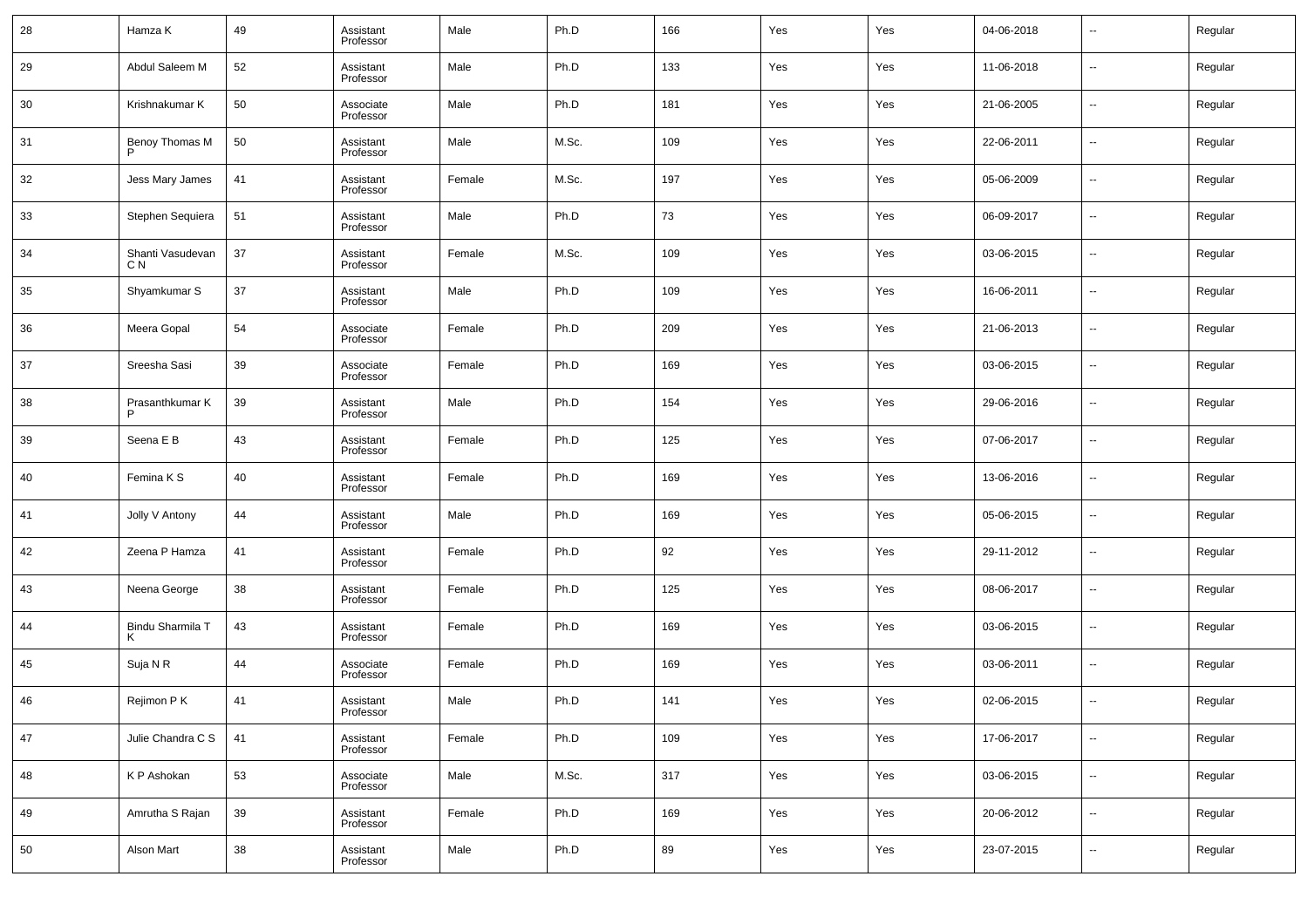| 51 | Deepak J Prabhu           | 43 | Assistant<br>Professor | Male   | M.Sc.   | 186 | Yes | Yes | 04-06-2018 | $\overline{\phantom{a}}$ | Regular |
|----|---------------------------|----|------------------------|--------|---------|-----|-----|-----|------------|--------------------------|---------|
| 52 | Sreejesh P R              | 38 | Assistant<br>Professor | Male   | Ph.D    | 32  | Yes | Yes | 04-06-2018 | $\overline{\phantom{a}}$ | Regular |
| 53 | Sajith Menon              | 38 | Assistant<br>Professor | Male   | Ph.D    | 125 | Yes | Yes | 04-06-2018 | $\overline{\phantom{a}}$ | Regular |
| 54 | Suresh V N                | 52 | Associate<br>Professor | Male   | Ph.D    | 294 | Yes | Yes | 01-06-2011 | $\overline{\phantom{a}}$ | Regular |
| 55 | Aelyamma P J              | 48 | Assistant<br>Professor | Female | M. Phil | 166 | Yes | Yes | 02-06-2018 | $\overline{\phantom{a}}$ | Regular |
| 56 | Anitha M N                | 48 | Assistant<br>Professor | Female | Ph.D    | 222 | Yes | Yes | 03-09-2013 | $\overline{\phantom{a}}$ | Regular |
| 57 | Sajikumar K B             | 44 | Assistant<br>Professor | Male   | Ph.D    | 109 | Yes | Yes | 01-06-2018 | $\overline{\phantom{a}}$ | Regular |
| 58 | Savitha M A               | 38 | Assistant<br>Professor | Female | M.COM   | 109 | Yes | Yes | 05-06-2017 | $\overline{\phantom{a}}$ | Regular |
| 59 | Noushad P M               | 57 | Associate<br>Professor | Male   | Ph.D    | 287 | Yes | No  | 26-10-2017 | 31-05-2020               | Regular |
| 60 | Mary Sudha P              | 38 | Assistant<br>Professor | Female | M.COM   | 94  | Yes | Yes | 03-06-2015 | $\overline{\phantom{a}}$ | Regular |
| 61 | Sunil Kumar S<br>Menon    | 48 | Associate<br>Professor | Male   | Ph.D    | 226 | Yes | Yes | 03-06-2010 | $\overline{\phantom{a}}$ | Regular |
| 62 | Nishanthi P U             | 45 | Assistant<br>Professor | Female | Ph.D    | 85  | Yes | Yes | 04-06-2013 | $\overline{\phantom{a}}$ | Regular |
| 63 | Shiji K                   | 35 | Assistant<br>Professor | Female | M.A     | 71  | Yes | Yes | 27-10-2016 | $\overline{\phantom{a}}$ | Regular |
| 64 | Santhosh T<br>Varghese    | 50 | Assistant<br>Professor | Male   | M.A     | 182 | Yes | Yes | 02-06-2016 | $\overline{\phantom{a}}$ | Regular |
| 65 | Anna Abraham<br>Pachayil  | 39 | Assistant<br>Professor | Female | Ph.D    | 109 | Yes | Yes | 13-06-2011 | $\overline{\phantom{a}}$ | Regular |
| 66 | Mary Ushes<br>James       | 45 | Assistant<br>Professor | Female | M. Phil | 169 | Yes | Yes | 05-06-2012 | $\overline{\phantom{a}}$ | Regular |
| 67 | Suja T V                  | 48 | Assistant<br>Professor | Female | Ph.D    | 176 | Yes | Yes | 16-06-2017 | $\overline{\phantom{a}}$ | Regular |
| 68 | Rohini Nair               | 56 | Associate<br>Professor | Female | Ph.D    | 234 | Yes | No  | 13-06-2017 | 31-05-2020               | Regular |
| 69 | Bijesh V Jose             | 41 | Assistant<br>Professor | Male   | M.A     | 121 | Yes | Yes | 06-06-2014 | $\overline{\phantom{a}}$ | Regular |
| 70 | Nisha K C                 | 35 | Assistant<br>Professor | Female | M. Phil | 73  | Yes | Yes | 01-06-2015 | $\overline{\phantom{a}}$ | Regular |
| 71 | Reena Nair                | 44 | Assistant<br>Professor | Female | M.A     | 186 | Yes | Yes | 06-06-2014 | $\overline{\phantom{a}}$ | Regular |
| 72 | Deepthi T<br>Divakaran    | 37 | Assistant<br>Professor | Female | M.A     | 84  | Yes | Yes | 01-06-2015 | $\overline{\phantom{a}}$ | Regular |
| 73 | Manchusha<br>Madhusudanan | 44 | Assistant<br>Professor | Female | M. Phil | 126 | Yes | Yes | 15-06-2017 | $\overline{\phantom{a}}$ | Regular |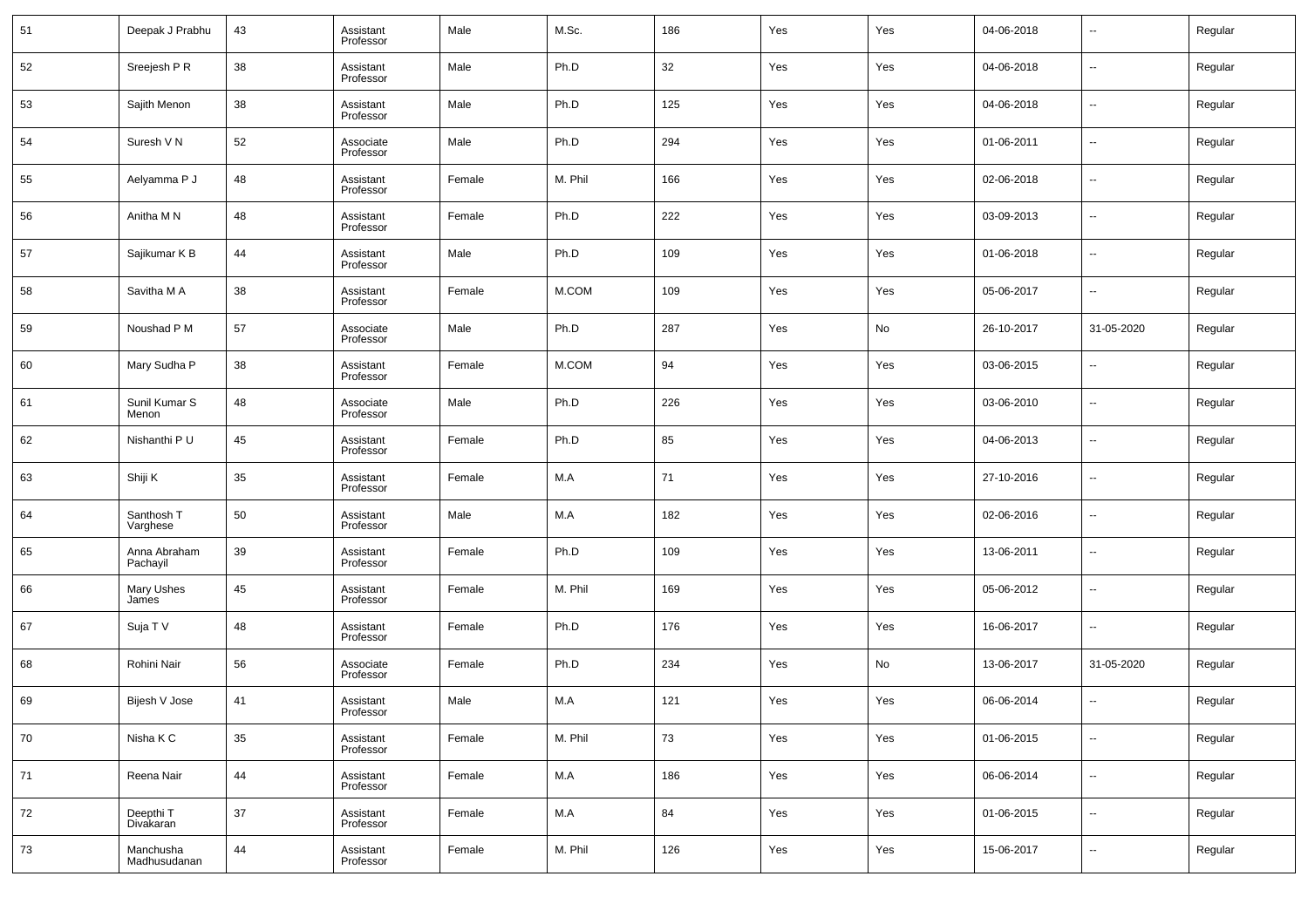| 74 | Soya V N            | 32     | Assistant<br>Professor | Female | M. Phil | 77          | Yes | Yes | 29-11-2014 | $\overline{\phantom{a}}$ | Regular |
|----|---------------------|--------|------------------------|--------|---------|-------------|-----|-----|------------|--------------------------|---------|
| 75 | Lakshmi S           | 44     | Assistant<br>Professor | Female | Ph.D    | 165         | Yes | Yes | 25-05-2010 | $\overline{\phantom{a}}$ | Regular |
| 76 | Rajna C V           | 36     | Assistant<br>Professor | Female | M.A     | 145         | Yes | Yes | 07-06-2014 | $\overline{\phantom{a}}$ | Regular |
| 77 | Priya Jose K        | 42     | Assistant<br>Professor | Female | Ph.D    | 184         | Yes | Yes | 04-06-2018 | $\overline{\phantom{a}}$ | Regular |
| 78 | P K Sreekumar       | 45     | Assistant<br>Professor | Male   | Ph.D    | 165         | Yes | Yes | 04-06-2018 | $\overline{\phantom{a}}$ | Regular |
| 79 | Anoopa C R          | 43     | Assistant<br>Professor | Female | M.A     | 186         | Yes | Yes | 04-06-2018 | $\overline{\phantom{a}}$ | Regular |
| 80 | Reem S              | 35     | Assistant<br>Professor | Female | Ph.D    | 25          | Yes | Yes | 01-06-2018 | $\overline{\phantom{a}}$ | Regular |
| 81 | Simi Thomas         | 32     | Assistant<br>Professor | Female | M.A     | 22          | Yes | Yes | 19-09-2018 | $\overline{\phantom{a}}$ | Regular |
| 82 | Bindu M G           | 47     | Assistant<br>Professor | Female | Ph.D    | 169         | Yes | Yes | 06-03-2011 | $\overline{\phantom{a}}$ | Regular |
| 83 | Jeetha P Etturuthil | 51     | Assistant<br>Professor | Female | M. Phil | 130         | Yes | Yes | 04-06-2014 | --                       | Regular |
| 84 | Indu Velsar         | 56     | Associate<br>Professor | Female | Ph.D    | 194         | Yes | No  | 16-06-2017 | 31-05-2020               | Regular |
| 85 | Lalimol Varghese    | 50     | Assistant<br>Professor | Female | Ph.D    | 162         | Yes | Yes | 06-01-2010 | $\overline{\phantom{a}}$ | Regular |
| 86 | Reenakumari VL      | 47     | Assistant<br>Professor | Female | Ph.D    | 108         | Yes | Yes | 19-06-2017 | $\overline{\phantom{a}}$ | Regular |
| 87 | Jayaprabha C S      | 43     | Associate<br>Professor | Female | Ph.D    | 193         | Yes | Yes | 16-06-2017 | $\overline{\phantom{a}}$ | Regular |
| 88 | Anitha P L          | 42     | Assistant<br>Professor | Female | Ph.D    | 133         | Yes | Yes | 06-03-2014 | $\overline{\phantom{a}}$ | Regular |
| 89 | Sailaja K           | 47     | Associate<br>Professor | Female | Ph.D    | 173         | Yes | Yes | 06-03-2009 | $\overline{\phantom{a}}$ | Regular |
| 90 | Bindhu A K          | 42     | Assistant<br>Professor | Female | Ph.D    | 129         | Yes | Yes | 06-02-2015 | $\overline{\phantom{a}}$ | Regular |
| 91 | Saji R Kurup        | 44     | Assistant<br>Professor | Male   | Ph.D    | 126         | Yes | Yes | 08-06-2018 | $\overline{\phantom{a}}$ | Regular |
| 92 | Abdul Lathif C H    | 44     | Assistant<br>Professor | Male   | M.A     | 129         | Yes | Yes | 01-06-2010 | $\overline{\phantom{a}}$ | Regular |
| 93 | Divya T             | $37\,$ | Assistant<br>Professor | Female | Ph.D    | 113         | Yes | Yes | 14-10-2016 | $\overline{\phantom{a}}$ | Regular |
| 94 | Omal Aloysius       | 41     | Assistant<br>Professor | Male   | M.A     | 129         | Yes | Yes | 01-06-2010 | $\overline{\phantom{a}}$ | Regular |
| 95 | Jaison Augustine    | 36     | Assistant<br>Professor | Male   | M.A     | $\sqrt{45}$ | Yes | Yes | 14-10-2016 | $\overline{\phantom{a}}$ | Regular |
| 96 | Dipu P K            | 39     | Assistant<br>Professor | Male   | M.A     | 173         | Yes | Yes | 05-06-2014 | $\overline{\phantom{a}}$ | Regular |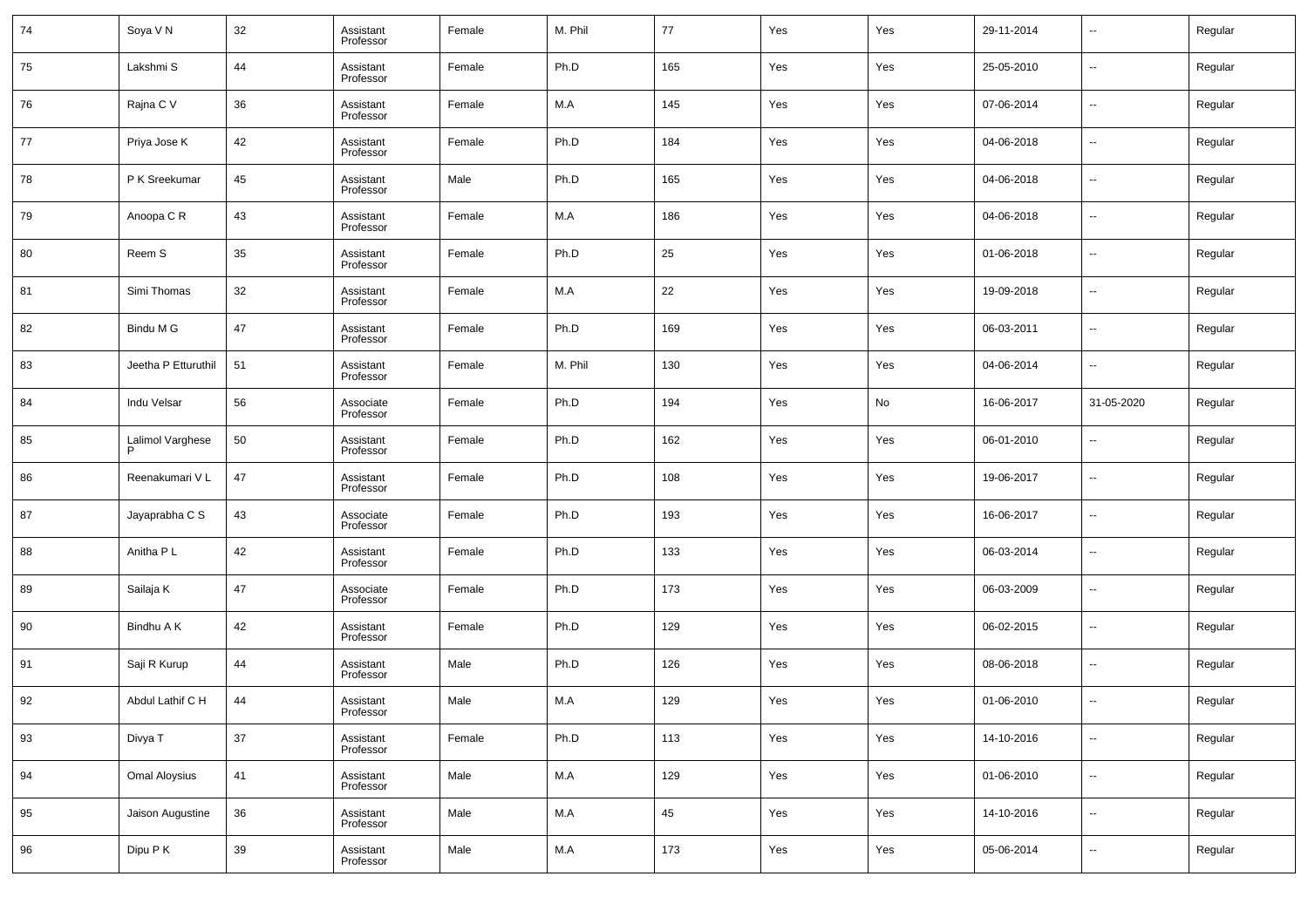| 97  | Vinodkumar<br>Kallolickal       | 48 | Associate<br>Professor | Male   | Ph.D  | 184 | Yes | Yes | 16-06-2010 | --         | Regular |
|-----|---------------------------------|----|------------------------|--------|-------|-----|-----|-----|------------|------------|---------|
| 98  | Shanmughan C M                  | 52 | Assistant<br>Professor | Male   | M.A   | 154 | Yes | Yes | 13-06-2017 | --         | Regular |
| 99  | Geetha P C                      | 47 | Assistant<br>Professor | Female | M.A   | 93  | Yes | Yes | 05-06-2013 | --         | Regular |
| 100 | M H<br>Remeshkumar              | 44 | Assistant<br>Professor | Male   | Ph.D  | 217 | Yes | Yes | 05-06-2017 | --         | Regular |
| 101 | I K Jayadev                     | 55 | Associate<br>Professor | Male   | M.A   | 322 | Yes | Yes | 02-07-1999 | --         | Regular |
| 102 | Subida M D                      | 54 | Assistant<br>Professor | Female | M.A   | 105 | Yes | Yes | 22-07-2012 | --         | Regular |
| 103 | Muhammad Ali<br>Jhinnah Sahib I | 50 | Assistant<br>Professor | Male   | M.A   | 286 | Yes | No  | 11-06-2018 | 23-01-2020 | Regular |
| 104 | Shajila Beevi S                 | 44 | Associate<br>Professor | Female | Ph.D  | 193 | Yes | Yes | 02-06-2004 | --         | Regular |
| 105 | Salooja M S                     | 53 | Associate<br>Professor | Female | Ph.D  | 194 | Yes | Yes | 30-09-2004 | --         | Regular |
| 106 | Julia David                     | 43 | Assistant<br>Professor | Female | Ph.D  | 145 | Yes | Yes | 03-06-2014 | --         | Regular |
| 107 | Lakshmi Priya R S               | 36 | Assistant<br>Professor | Female | M.A   | 68  | Yes | Yes | 01-06-2015 | --         | Regular |
| 108 | Sumy Joy<br>Oliyappuram         | 46 | Associate<br>Professor | Female | Ph.D  | 169 | Yes | Yes | 01-06-2010 | --         | Regular |
| 109 | Mathew T M                      | 46 | Assistant<br>Professor | Male   | Ph.D  | 145 | Yes | Yes | 19-06-2017 | --         | Regular |
| 110 | E S Rasheed                     | 55 | Associate<br>Professor | Male   | Ph.D  | 166 | Yes | Yes | 06-06-2013 | --         | Regular |
| 111 | Joseph Sebastian                | 55 | Associate<br>Professor | Male   | M.A   | 224 | Yes | Yes | 03-06-2005 | --         | Regular |
| 112 | M S Murali                      | 48 | Assistant<br>Professor | Male   | Ph.D  | 157 | Yes | Yes | 01-06-2010 | --         | Regular |
| 113 | Navoor Pareeth                  | 39 | Assistant<br>Professor | Male   | M.A   | 109 | Yes | Yes | 03-11-2011 | --         | Regular |
| 114 | Jaya S                          | 41 | Associate<br>Professor | Female | Ph.D  | 193 | Yes | Yes | 21-12-2012 | --         | Regular |
| 115 | Viji C B                        | 31 | Assistant<br>Professor | Female | M.Sc. | 76  | Yes | Yes | 07-06-2017 | --         | Regular |
| 116 | Jaya Augustine                  | 45 | Assistant<br>Professor | Female | M.Sc. | 193 | Yes | Yes | 04-06-2013 | $\sim$     | Regular |
| 117 | Pramod P K                      | 43 | Assistant<br>Professor | Male   | Ph.D  | 120 | Yes | Yes | 06-06-2017 | $\sim$     | Regular |
| 118 | Thasneem TR                     | 34 | Assistant<br>Professor | Female | M.Sc. | 102 | Yes | Yes | 02-06-2015 | $\sim$     | Regular |
| 119 | Bloomy Joseph                   | 44 | Associate<br>Professor | Female | Ph.D  | 193 | Yes | Yes | 01-06-2015 | $\sim$     | Regular |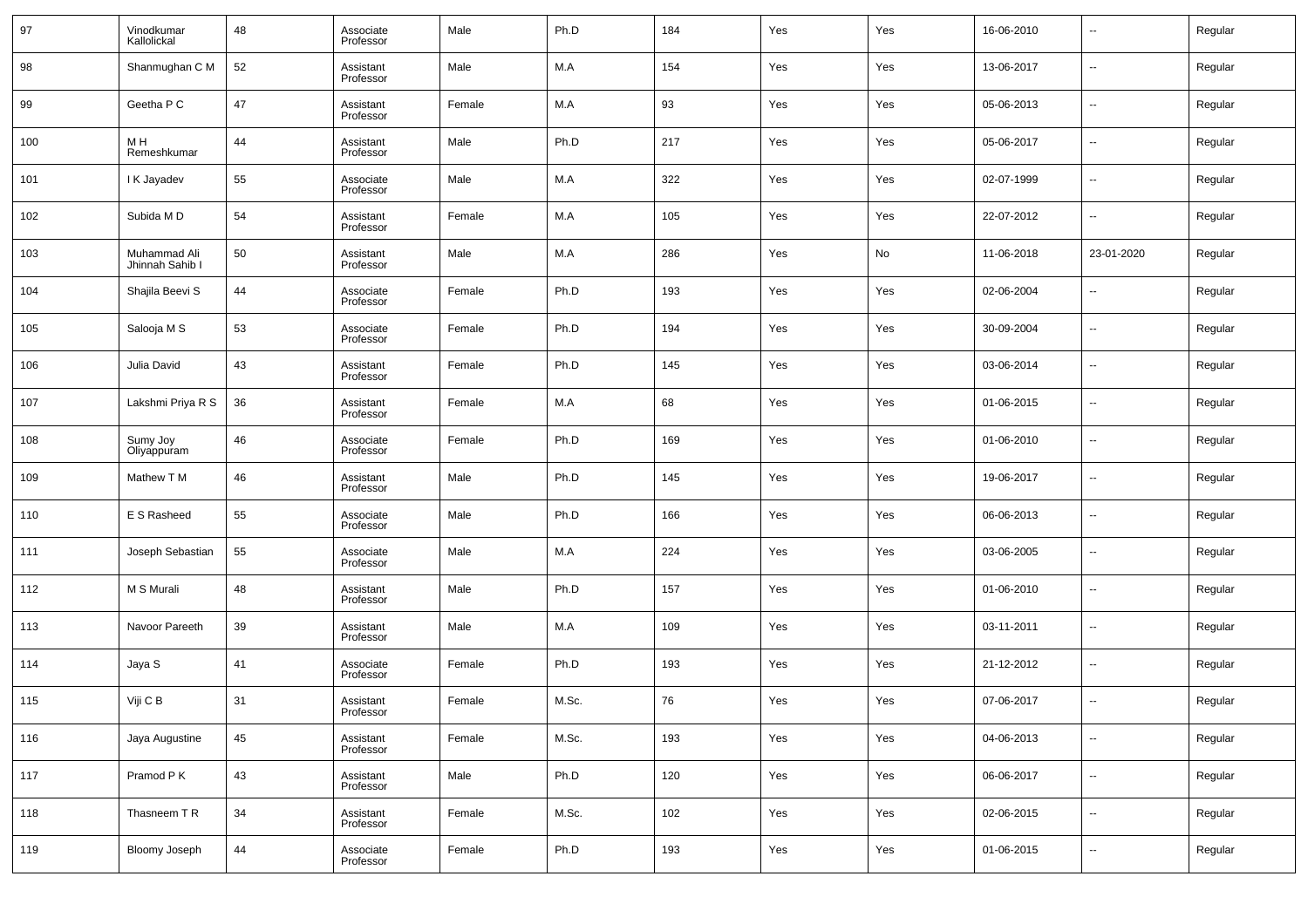| 120 | Murali T K              | 38 | Assistant<br>Professor | Male   | M.Sc.   | 80  | Yes | Yes | 13-11-2013 | $\overline{\phantom{a}}$ | Regular |
|-----|-------------------------|----|------------------------|--------|---------|-----|-----|-----|------------|--------------------------|---------|
| 121 | Sreeranjini K A         | 34 | Assistant<br>Professor | Female | Ph.D    | 30  | Yes | Yes | 29-01-2018 | $\overline{\phantom{a}}$ | Regular |
| 122 | K Ashtaman Pillai       | 48 | Associate<br>Professor | Male   | M.A     | 248 | Yes | Yes | 05-06-2018 | $\sim$                   | Regular |
| 123 | Pooja P<br>Balasundaram | 52 | Associate<br>Professor | Female | Ph.D    | 229 | Yes | Yes | 08-06-2007 | $\overline{\phantom{a}}$ | Regular |
| 124 | Saji S                  | 49 | Associate<br>Professor | Female | Ph.D    | 210 | Yes | Yes | 04-06-2018 | $\overline{\phantom{a}}$ | Regular |
| 125 | Sindhu K S              | 49 | Assistant<br>Professor | Female | Ph.D    | 49  | Yes | Yes | 15-06-2016 | $\overline{\phantom{a}}$ | Regular |
| 126 | Neena T S               | 51 | Assistant<br>Professor | Female | Ph.D    | 145 | Yes | Yes | 11-04-2014 | $\overline{\phantom{a}}$ | Regular |
| 127 | Jijo Panjikaran         | 52 | Assistant<br>Professor | Male   | Ph.D    | 97  | Yes | Yes | 02-06-2016 | $\overline{\phantom{a}}$ | Regular |
| 128 | Deepthi S S             | 39 | Assistant<br>Professor | Female | M.A     | 133 | Yes | Yes | 17-06-2012 | $\overline{\phantom{a}}$ | Regular |
| 129 | Saneesh P M             | 37 | Assistant<br>Professor | Male   | M. Phil | 93  | Yes | Yes | 02-06-2015 | $\sim$                   | Regular |
| 130 | Smitha T M              | 45 | Assistant<br>Professor | Female | Ph.D    | 127 | Yes | Yes | 06-01-2010 | $\overline{\phantom{a}}$ | Regular |
| 131 | Biju K P                | 43 | Assistant<br>Professor | Male   | Ph.D    | 34  | Yes | Yes | 27-09-2017 | $\overline{\phantom{a}}$ | Regular |
| 132 | Nobel P S               | 48 | Assistant<br>Professor | Male   | M.A     | 153 | Yes | Yes | 06-03-2009 | $\overline{\phantom{a}}$ | Regular |
| 133 | Rekha G Menon           | 46 | Assistant<br>Professor | Female | Ph.D    | 153 | Yes | Yes | 24-07-2012 | $\overline{\phantom{a}}$ | Regular |
| 134 | Surya<br>Aravindakshan  | 41 | Assistant<br>Professor | Female | Ph.D    | 154 | Yes | Yes | 02-06-2014 | $\overline{\phantom{a}}$ | Regular |
| 135 | Jumanath P J            | 36 | Assistant<br>Professor | Female | M.A     | 129 | Yes | Yes | 01-06-2016 | $\overline{\phantom{a}}$ | Regular |
| 136 | Reshmi H<br>Fernandez   | 37 | Assistant<br>Professor | Female | Ph.D    | 116 | Yes | Yes | 24-11-2010 | $\overline{\phantom{a}}$ | Regular |
| 137 | Antony Dawson<br>Dsilva | 38 | Assistant<br>Professor | Male   | M. Phil | 112 | Yes | Yes | 01-06-2016 | $\overline{\phantom{a}}$ | Regular |
| 138 | Priyesh C U             | 37 | Assistant<br>Professor | Male   | Ph.D    | 109 | Yes | Yes | 02-06-2013 | $\overline{\phantom{a}}$ | Regular |
| 139 | Jeena George            | 49 | Assistant<br>Professor | Female | Ph.D    | 157 | Yes | Yes | 04-06-2007 | $\overline{\phantom{a}}$ | Regular |
| 140 | Sindhu T S              | 48 | Assistant<br>Professor | Female | Ph.D    | 121 | Yes | Yes | 11-06-2010 | $\sim$                   | Regular |
| 141 | T D Beena               | 56 | Associate<br>Professor | Female | Ph.D    | 275 | Yes | No  | 18-07-2007 | 31-05-2020               | Regular |
| 142 | Remadevi V              | 51 | Assistant<br>Professor | Female | Ph.D    | 155 | Yes | Yes | 01-08-2007 | $\overline{\phantom{a}}$ | Regular |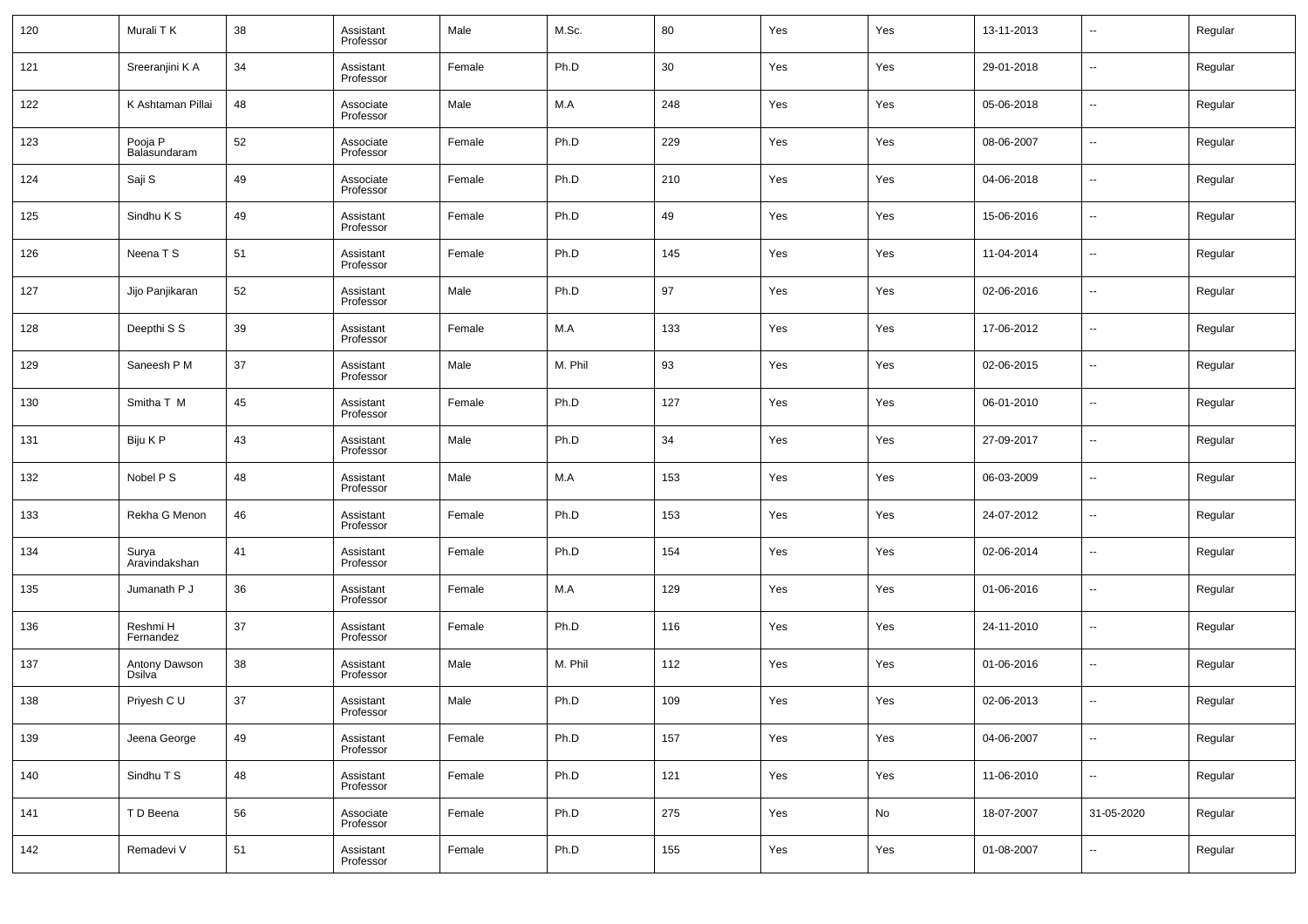| 143 | Prajini Prakash         | 38 | Assistant<br>Professor | Female | M.A     | 104 | Yes | Yes | 15-06-2017 | --                       | Regular |
|-----|-------------------------|----|------------------------|--------|---------|-----|-----|-----|------------|--------------------------|---------|
| 144 | M S Sheeba              | 53 | Assistant<br>Professor | Female | Ph.D    | 157 | Yes | Yes | 04-06-2007 | --                       | Regular |
| 145 | Meera Sukumaran         | 37 | Assistant<br>Professor | Female | M.A     | 145 | Yes | Yes | 19-06-2008 | $\sim$                   | Regular |
| 146 | Ramesh P P              | 51 | Assistant<br>Professor | Male   | Ph.D    | 79  | Yes | Yes | 07-07-2014 | $\sim$                   | Regular |
| 147 | Navin Naik N            | 42 | Assistant<br>Professor | Male   | M.A     | 157 | Yes | Yes | 01-06-2018 | $\sim$                   | Regular |
| 148 | Betty P S               | 54 | Assistant<br>Professor | Female | M. Phil | 133 | Yes | Yes | 01-06-2010 | $\sim$                   | Regular |
| 149 | Anitha Abraham          | 51 | Assistant<br>Professor | Female | M.Sc.   | 169 | Yes | Yes | 06-08-2011 | $\sim$                   | Regular |
| 150 | Janish P A              | 42 | Assistant<br>Professor | Male   | M.Sc.   | 166 | Yes | Yes | 31-07-2015 | $\sim$                   | Regular |
| 151 | Shyla MH                | 53 | Associate<br>Professor | Female | Ph.D    | 210 | Yes | Yes | 11-03-2008 | $\sim$                   | Regular |
| 152 | Prakasan K              | 46 | Assistant<br>Professor | Male   | Ph.D    | 195 | Yes | Yes | 08-05-2015 | --                       | Regular |
| 153 | Sunish K S              | 47 | Assistant<br>Professor | Male   | Ph.D    | 173 | Yes | Yes | 06-08-2011 | $\sim$                   | Regular |
| 154 | Sandhya Krishnan<br>KR. | 40 | Assistant<br>Professor | Female | M.Sc.   | 116 | Yes | Yes | 02-06-2015 | --                       | Regular |
| 155 | Dhanya<br>Balakrishnan  | 41 | Assistant<br>Professor | Female | M.Sc.   | 116 | Yes | Yes | 02-06-2018 | $\sim$                   | Regular |
| 156 | Sharmila P S            | 42 | Assistant<br>Professor | Female | M.Sc.   | 144 | Yes | Yes | 08-06-2018 | --                       | Regular |
| 157 | Joby Verghese           | 44 | Assistant<br>Professor | Male   | Ph.D    | 154 | Yes | Yes | 04-06-2018 | --                       | Regular |
| 158 | Reena Joseph            | 48 | Assistant<br>Professor | Female | MP.Ed.  | 153 | Yes | Yes | 02-06-2014 | --                       | Regular |
| 159 | Aju T G                 | 37 | Assistant<br>Professor | Male   | MP.Ed.  | 70  | Yes | Yes | 01-06-2018 | --                       | Regular |
| 160 | Venugopal B             | 46 | Assistant<br>Professor | Male   | Ph.D    | 156 | Yes | Yes | 20-06-2019 | --                       | Regular |
| 161 | Thomas Antony           | 51 | Assistant<br>Professor | Male   | M.Sc.   | 162 | Yes | Yes | 04-06-2019 | ۰.                       | Regular |
| 162 | Binod babu K B          | 44 | Assistant<br>Professor | Male   | Ph.D    | 55  | Yes | Yes | 17-07-2019 | $\sim$                   | Regular |
| 163 | Jis Mary Jose           | 31 | Assistant<br>Professor | Female | M.Sc.   | 84  | Yes | Yes | 19-06-2019 | $\overline{\phantom{a}}$ | Regular |
| 164 | Rejith R L              | 41 | Assistant<br>Professor | Male   | M.A     | 84  | Yes | Yes | 18-06-2019 | $\sim$                   | Regular |
| 165 | Ajmal P A               | 38 | Assistant<br>Professor | Male   | M. Phil | 109 | Yes | Yes | 01-08-2019 | $\sim$                   | Regular |